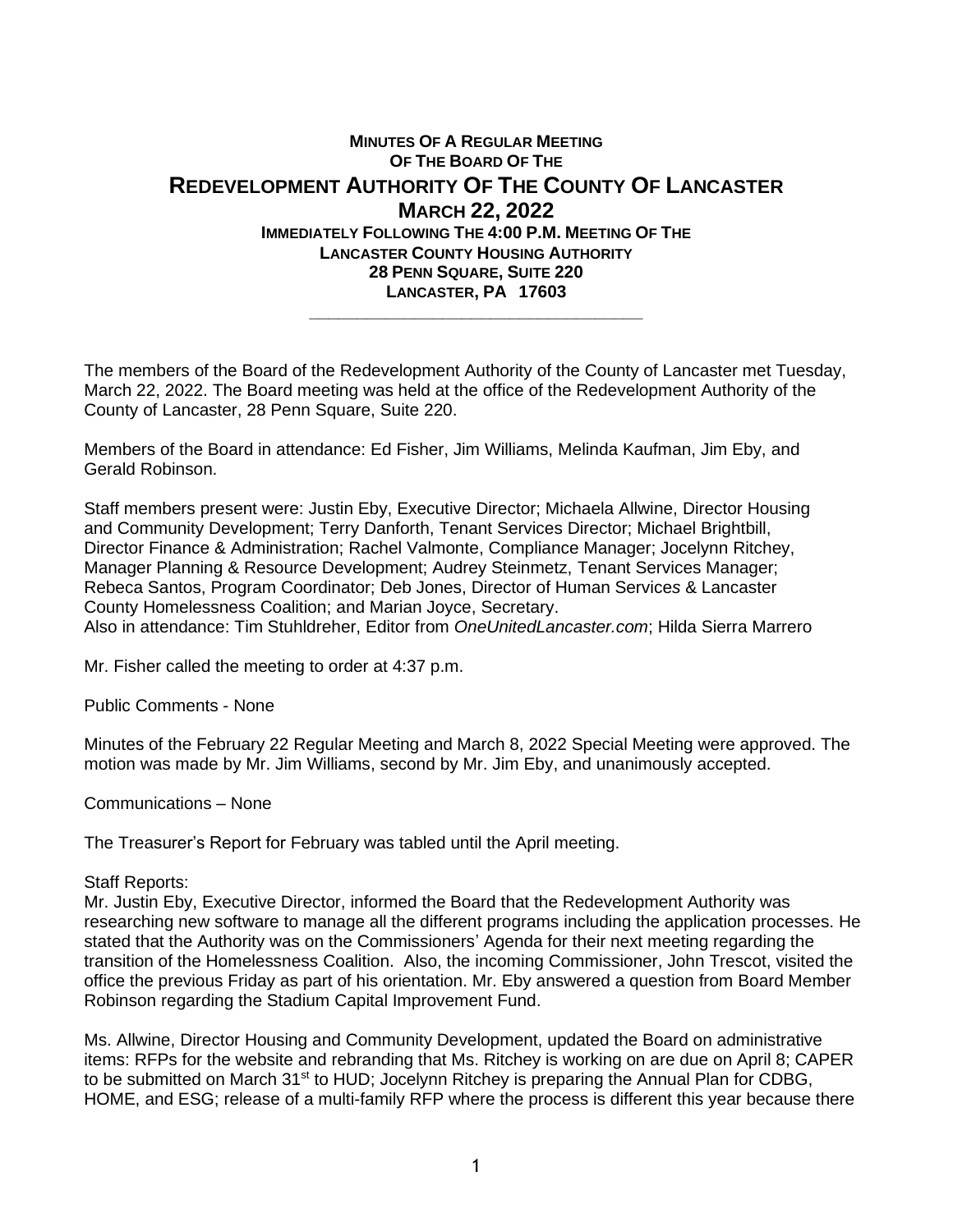are multiple funding sources.

On the program side, she stated that staff are working with consultant, Ross Polvara, on a one-year plan; applications to both the Home Repair Program *and* the Manufactured Housing Repair Program have increased dramatically but there are also major cost increases; there are 3 ongoing rental rehab projects in Columbia; and 10 new affordable housing units in Columbia.

Mr. Justin Eby, Executive Director, noted that he commended Ms. Allwine and her Department for their dedication and appreciated all their hard work.

Committee Reports – None

Unfinished Business **–** None

New Business:

The Board adopted New Business items 1 and 2 under one motion by Ms. Kaufman, second by Mr. Robinson and unanimously carried to approve an update to the Guidelines for the Manufactured Housing Repair Program. Ms. Michaela Allwine noted that if the first Resolution passed, then the second did also.

1) Ms. Rebeca Santos, Program Coordinator**,** provided statistical and demographic background on the Manufactured Housing Repair Program (MHRP). She compared the *16 months* between January *2020* and April *2021* (when there were 23 MHRP applications) with the *3 months* between January 2022 and March 2022 (when there was an upsurge of 19 applications). In previous years, 80% of MHRP clients were 1-2 person households. Now they are multi-generational households because more families are bunking together, due to the Covid pandemic. Pre-Covid, the average project cost was \$12,000.00 but now it is \$18,000.00 – and most MHRP projects are coming in over \$19,000.00, due to increased labor and construction material costs. Mr. Ed Fisher, Board Chair, commented on the huge growing need.

Ms. Jocelynn Ritchey, Manager Planning & Resource Development, reminded Board members of the recent HUD approval to use CDBG-dollars for Home Repairs. Ms. Allwine acknowledged staff appreciation for Board support in refitting the Manufactured Housing Repair Program to make it as useful as possible. This change will bring the loan guidelines in line with the other Home Repair Program. She also noted that Ms. Ritchey had streamlined the application process so people can now apply online via a fillable form. Ms. Allwine answered a question from Mr. Stuhldreher, Editor from *OneUnitedLancaster.com*, regarding barriers posed by too few contractors for this type of work plus supply-chain issues.

Ms. Allwine and Ms. Ritchey responded to a question from Mr. Fisher re: how the units are evaluated by the Authority. She stated that there will be some units where repair costs far exceed the value of the manufactured home. She said that Ms. Santos, along with inspectors Steve Kaufhold and Troy Connor, research replacement costs. Mr. Fisher commented that Manufactured homes *are* very different now, but 20-30 years ago they were not built to the same standards. Ms. Ritchey added that HUD oversees all the Manufactured Home Construction since June 15, 1978. Ms. Allwine responded to a question from Ms. Marrero regarding Amish Contractors and the construction company bid process. (A copy of said Resolution [Mar 22 #5] is attached hereto and made a part hereof).

NOW, THEREFORE, BE IT RESOLVED by the Board of the Redevelopment Authority of the County of Lancaster to approve updating the Manufactured Housing Repair Program and associated programmatic guidelines for funding to allow increasing the programmatic loan maximum to Twenty-Five Thousand Dollars (\$25,000.00) by right for all eligible projects.